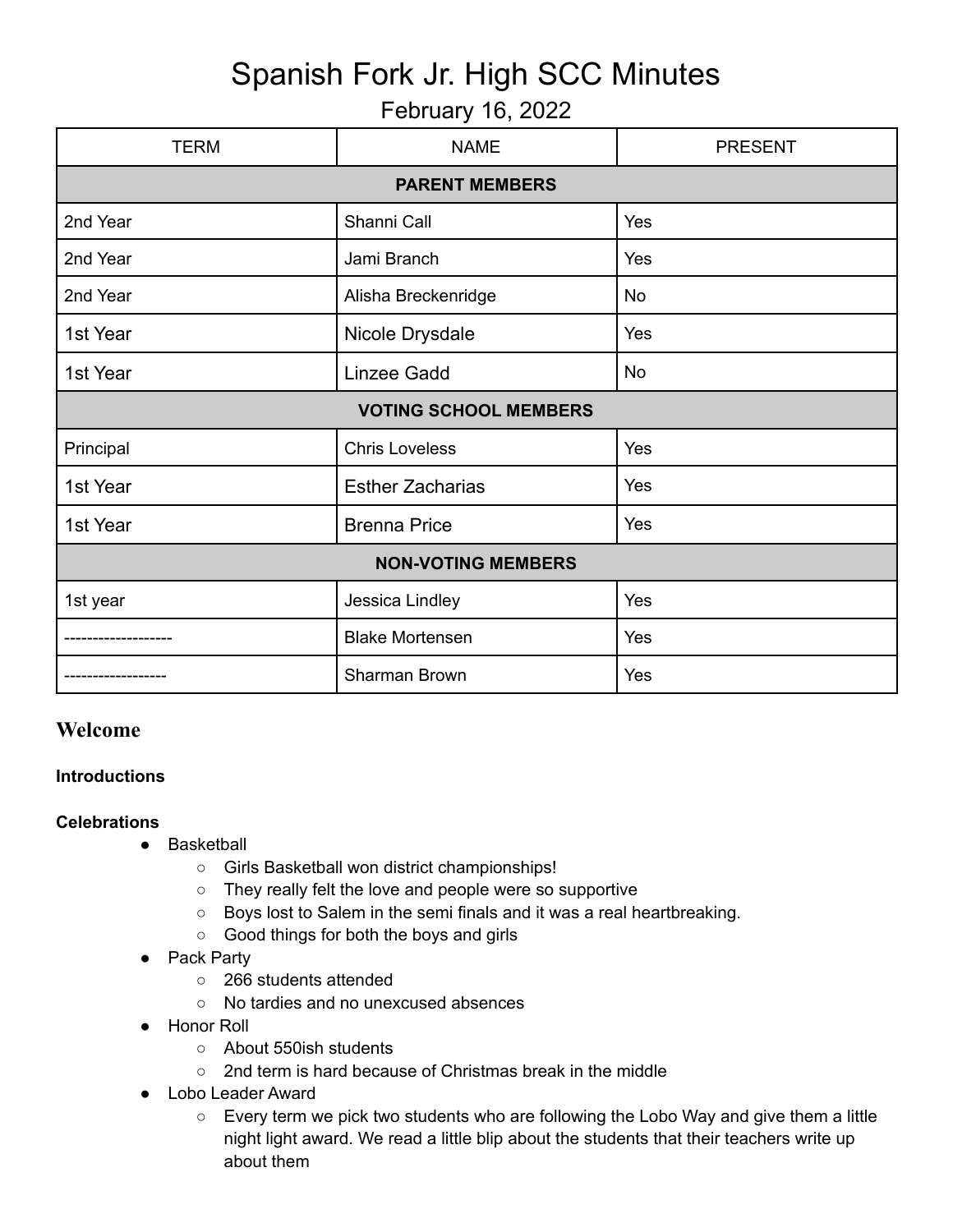- Hope Week
	- We had a motivational speaker come talk about suicide prevention week
	- $\circ$  One of the speakers sons committed suicide when he was 12 years old and they organized this group about developing something you can have hope for! This is what we can do to avoid the pain the speaker has felt due to suicide
- Counselor Week
	- We got to shower the counselor's with love!!!
- Valentines Day
	- Singing grams were so fun at the school!
	- Made sure every student got a treat
	- Hope squad decorated all the teachers doors after school
	- Parents said that their child came home and said Valentine's Day was so fun!
	- FFA got the whole school together to make Valentine's Day cards for troops and it was such a success. We were able to make more than 1000 cards. We did a short assembly schedule to make sure every student got a chance to participate
	- FFA and Hope squad did it together which is fun to see them working together!
- Lobo Wolf Pack Award
	- $\circ$  Jessica had it for the month of January and she picked all the counselors because they are AMAZING

#### **PBIS**

- We are going up as a school and how we are teaching the Lobo Way
- Going out Lobo Hero awards has gone up a ton!
- Students went up from 28% to 59% of the Lobo Way characteristics
- We are advertising for Lagoon
	- $\circ$  We are making sure we are putting signs in all the hallways and classrooms to help students have motivation
	- No Us in citizenship, no failing grades, no detention time owed
- To show how many Lobo Heros we get, we are going to put their names on the TVs in the lunchroom. All the nominations of the kids names will be flashing on the TV all through the day
- 3rd Term pack party
	- Still working on this idea
	- $\circ$  Trying to recognize different groups of kids! We are trying to figure out a way to recognize a group of kids that improved from term 2 to term 3. We want to recognize the students that might not always make the other parties. Still want to recognize the groups that maintain their good grades too.

### **Clubs**

- Trying to figure out how to bring more clubs to our school
- Zach Nowell has come up with ideas and we are going to ask teachers to be the advisor to supervise it.
	- Asking if parents can be the supervisor as well
- Would love to give something for students to look forward to!
- Mrs. Call has connections to after school programs and a lot of amazing ideas and lesson plans. Ran by a grant.

#### **Child Access Route**

- Went over places that are safe for students to walk and addressed any concerns of places that might be a little more dangerous.
- Sharman will talk to Seminary and see if they will stand outside and watch for "darters.